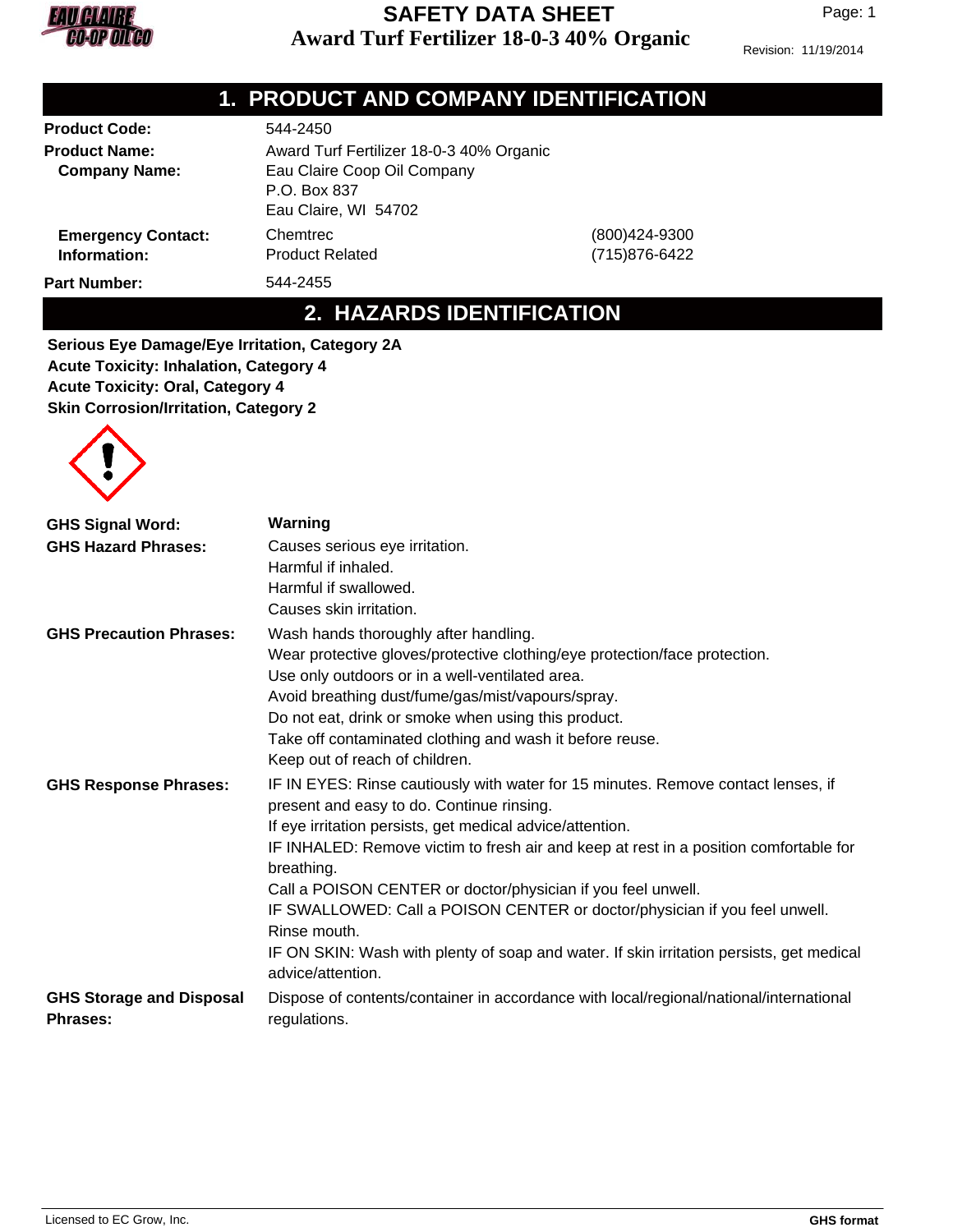

Revision: 11/19/2014



| <b>Potential Health Effects</b><br>(Acute and Chronic): | Acute: May cause respiratory tract irritation.<br>Chronic: Not expected to be a chronic hazard.           |
|---------------------------------------------------------|-----------------------------------------------------------------------------------------------------------|
|                                                         |                                                                                                           |
| Inhalation:                                             | May be harmful if inhaled. Inhalation of dust may cause respiratory tract irritation.                     |
| <b>Skin Contact:</b>                                    | May cause skin irritation. May be harmful if absorbed through the skin.                                   |
| <b>Eye Contact:</b>                                     | Dust may cause mechanical irritation. May cause eye irritation.                                           |
| Ingestion:                                              | May cause gastrointestinal irritation with nausea, vomiting and diarrhea. May be harmful<br>if swallowed. |

# **3. COMPOSITION/INFORMATION ON INGREDIENTS**

| CAS#       | Hazardous Components (Chemical Name) | <b>Concentration</b> |  |
|------------|--------------------------------------|----------------------|--|
| <b>NA</b>  | Other Non-Hazardous Ingredients      | $2.0 - 85.0 %$       |  |
| 57-13-6    | Urea                                 | $11.0 - 92.0 %$      |  |
| 7447-40-7  | Potassium chloride                   | $4.0 - 70.0 %$       |  |
| 16389-88-1 | Dolomitic limestone                  | $2.0 - 85.0 %$       |  |
|            |                                      |                      |  |

# **4. FIRST AID MEASURES**

| <b>Emergency and First Aid</b>              |                                                                                                                                                                                                                                                                                                                                                                                                                                                                                                                                               |  |
|---------------------------------------------|-----------------------------------------------------------------------------------------------------------------------------------------------------------------------------------------------------------------------------------------------------------------------------------------------------------------------------------------------------------------------------------------------------------------------------------------------------------------------------------------------------------------------------------------------|--|
| <b>Procedures:</b>                          | Remove from exposure and move to fresh air immediately. If not breathing, give artificial                                                                                                                                                                                                                                                                                                                                                                                                                                                     |  |
| In Case of Inhalation:                      | respiration. Get medical aid.                                                                                                                                                                                                                                                                                                                                                                                                                                                                                                                 |  |
| In Case of Skin Contact:                    | Flush skin with plenty of water for at least 15 minutes while removing contaminated<br>clothing and shoes. Get medical aid if irritation develops and persists. Wash clothing<br>before reuse.                                                                                                                                                                                                                                                                                                                                                |  |
| In Case of Eye Contact:                     | Flush eyes with plenty of water for at least 15 minutes, occasionally lifting the upper and<br>lower eyelids. Get medical aid if irritation develops and persists.                                                                                                                                                                                                                                                                                                                                                                            |  |
| In Case of Ingestion:                       | If swallowed, do not induce vomiting unless directed to do so by medical personnel.<br>Never give anything by mouth to an unconscious person. For further assistance, contact<br>your local Poison Control Center 1-800-222-1222.                                                                                                                                                                                                                                                                                                             |  |
| Note to Physician:                          | Treat symptomatically and supportively.                                                                                                                                                                                                                                                                                                                                                                                                                                                                                                       |  |
|                                             | <b>5. FIRE FIGHTING MEASURES</b>                                                                                                                                                                                                                                                                                                                                                                                                                                                                                                              |  |
| <b>Flash Pt:</b>                            | No data.                                                                                                                                                                                                                                                                                                                                                                                                                                                                                                                                      |  |
| <b>Explosive Limits:</b>                    | UEL: No data.<br>LEL: No data.                                                                                                                                                                                                                                                                                                                                                                                                                                                                                                                |  |
| <b>Autoignition Pt:</b>                     | No data.                                                                                                                                                                                                                                                                                                                                                                                                                                                                                                                                      |  |
|                                             | Suitable Extinguishing Media: Substance is noncombustible; use agent most appropriate to extinguish surrounding fire.<br>Use water spray, dry chemical, carbon dioxide, or appropriate foam.                                                                                                                                                                                                                                                                                                                                                  |  |
| <b>Fire Fighting Instructions:</b>          | As in any fire, wear a self-contained breathing apparatus in pressure-demand,<br>MSHA/NIOSH (approved or equivalent), and full protective gear. During a fire, irritating<br>and highly toxic gases may be generated by thermal decomposition or combustion. Use<br>extinguishing media appropriate to surrounding fire conditions. Substance is<br>noncombustible. Decomposes at high temperatures, resulting in toxic and corrosive<br>products. Water runoff can cause environmental damage. Dike and collect water used to<br>fight fire. |  |
| <b>Flammable Properties and</b><br>Hazards: | No data available.                                                                                                                                                                                                                                                                                                                                                                                                                                                                                                                            |  |
|                                             |                                                                                                                                                                                                                                                                                                                                                                                                                                                                                                                                               |  |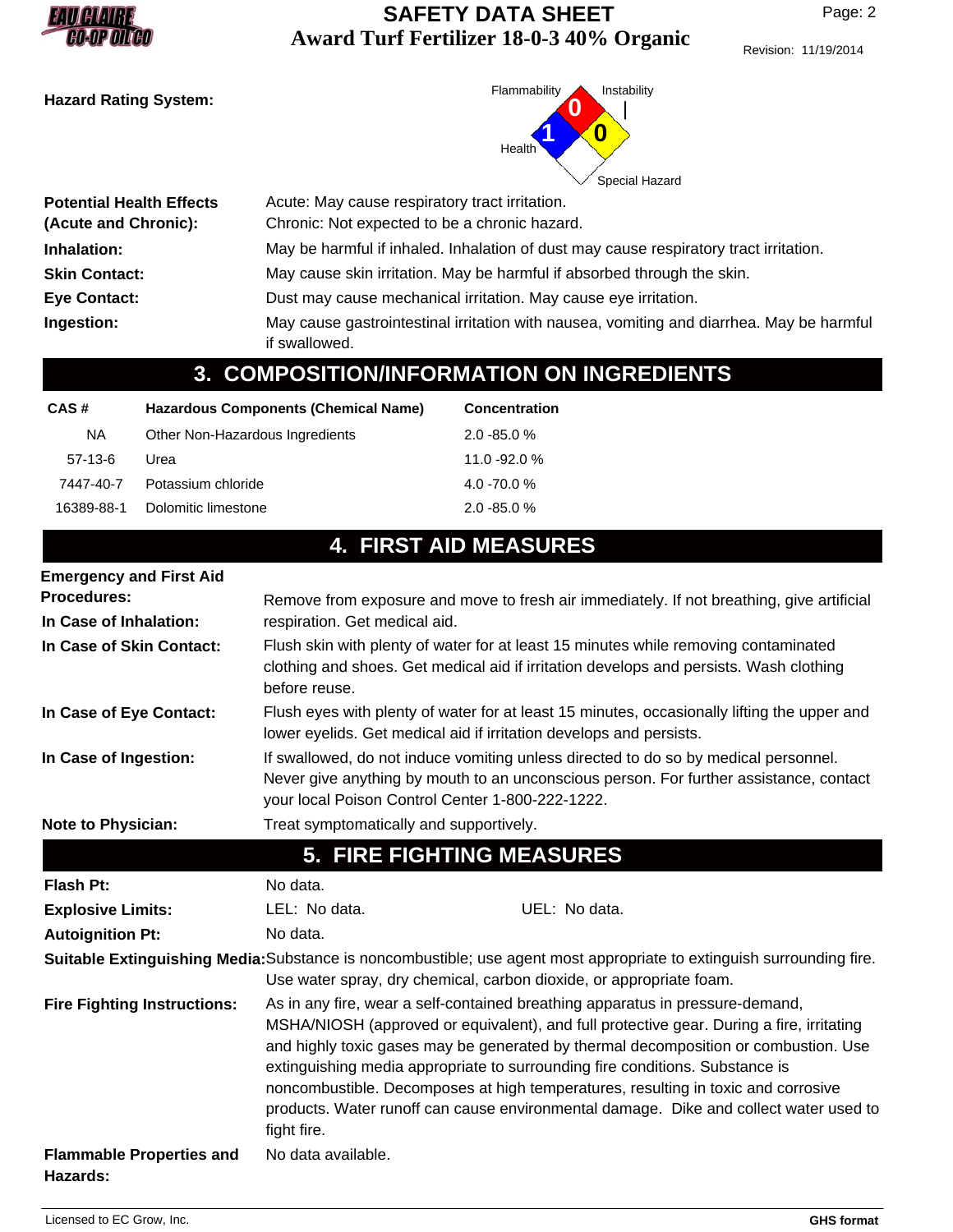

Page: 3

Revision: 11/19/2014

|                                                                                | <b>6. ACCIDENTAL RELEASE MEASURES</b>                                                                                                                                                                                                                                                                                |  |  |
|--------------------------------------------------------------------------------|----------------------------------------------------------------------------------------------------------------------------------------------------------------------------------------------------------------------------------------------------------------------------------------------------------------------|--|--|
| <b>Steps To Be Taken In Case</b><br><b>Material Is Released Or</b><br>Spilled: | Use proper personal protective equipment as indicated in Section 8.<br>Spills/Leaks: Vacuum or sweep up material and place into a suitable disposal container.<br>Clean up spills immediately, observing precautions in the Protective Equipment section.<br>Avoid generating dusty conditions. Provide ventilation. |  |  |
| 7. HANDLING AND STORAGE                                                        |                                                                                                                                                                                                                                                                                                                      |  |  |
| <b>Precautions To Be Taken in</b><br>Handling:                                 | Wash hands thoroughly after handling. Minimize dust generation and accumulation.<br>Avoid contact with eyes, skin, and clothing. Keep container tightly closed. Avoid<br>ingestion and inhalation. Use with adequate ventilation. Wash clothing before reuse.<br>Avoid breathing dust, mist, or vapor.               |  |  |
| <b>Precautions To Be Taken in</b><br>Storing:                                  | Keep container closed when not in use. Store in a cool, dry, well-ventilated area away<br>from incompatible substances, inaccessible to children and domestic animals.                                                                                                                                               |  |  |

## **8. EXPOSURE CONTROLS/PERSONAL PROTECTION**

| CAS#                                            | <b>Partial Chemical Name</b>    |                       | <b>OSHA TWA</b>                                                                               | <b>ACGIH TWA</b>                        | <b>Other Limits</b> |  |  |
|-------------------------------------------------|---------------------------------|-----------------------|-----------------------------------------------------------------------------------------------|-----------------------------------------|---------------------|--|--|
| <b>NA</b>                                       | Other Non-Hazardous Ingredients |                       | No data.                                                                                      | No data.                                | No data.            |  |  |
| $57-13-6$                                       | Urea                            |                       | PEL: PNOR 15 Total 5 Resp.<br>mg/m3                                                           | TLV: PNOS 10 Inhalable 3<br>Resp. mg/m3 | No data.            |  |  |
| 7447-40-7                                       | Potassium chloride              |                       | PEL: PNOR 15 Total 5 Resp.<br>mg/m3                                                           | TLV: PNOS 10 Inhalable 3<br>Resp. mg/m3 | No data.            |  |  |
| 16389-88-1                                      | Dolomitic limestone             |                       | PEL: 15 Total 5 Respirable<br>mg/m3                                                           | TLV: 10 total 5 Respirable<br>mg/m3     | No data.            |  |  |
| <b>Respiratory Equipment</b><br>(Specify Type): |                                 |                       | A respiratory protection program that meets OSHA's 29 CFR 1910.134.                           |                                         |                     |  |  |
| <b>Eye Protection:</b>                          |                                 |                       | Safety glasses with side-shields conforming to ANSI Z-87.                                     |                                         |                     |  |  |
| <b>Protective Gloves:</b>                       |                                 |                       | Wear appropriate protective gloves to prevent skin exposure.                                  |                                         |                     |  |  |
| <b>Other Protective Clothing:</b>               |                                 |                       | Wear appropriate protective clothing to prevent skin exposure.                                |                                         |                     |  |  |
| <b>Engineering Controls</b>                     |                                 |                       | Facilities storing or utilizing this material should be equipped with an eyewash facility and |                                         |                     |  |  |
| (Ventilation etc.):                             |                                 |                       | a safety shower. Use adequate ventilation to keep airborne concentrations low.                |                                         |                     |  |  |
|                                                 |                                 |                       |                                                                                               |                                         |                     |  |  |
|                                                 |                                 |                       | 9. PHYSICAL AND CHEMICAL PROPERTIES                                                           |                                         |                     |  |  |
| <b>Physical States:</b>                         |                                 | [ ] Liquid<br>[ ] Gas | [X] Solid                                                                                     |                                         |                     |  |  |
| <b>Appearance and Odor:</b>                     |                                 | Various Colors.       |                                                                                               |                                         |                     |  |  |
| <b>Melting Point:</b>                           |                                 | No data.              |                                                                                               |                                         |                     |  |  |
| <b>Boiling Point:</b>                           |                                 | No data.              |                                                                                               |                                         |                     |  |  |
| <b>Autoignition Pt:</b>                         |                                 | No data.              |                                                                                               |                                         |                     |  |  |
| <b>Flash Pt:</b>                                |                                 | No data.              |                                                                                               |                                         |                     |  |  |
| <b>Explosive Limits:</b>                        |                                 | LEL: No data.         | UEL: No data.                                                                                 |                                         |                     |  |  |
|                                                 | Specific Gravity (Water = 1):   | No data.              |                                                                                               |                                         |                     |  |  |
| Vapor Pressure (vs. Air or<br>mm Hg):           |                                 | No data.              |                                                                                               |                                         |                     |  |  |
| Vapor Density (vs. $Air = 1$ ):                 |                                 | No data.              |                                                                                               |                                         |                     |  |  |
| <b>Evaporation Rate:</b>                        |                                 | No data.              |                                                                                               |                                         |                     |  |  |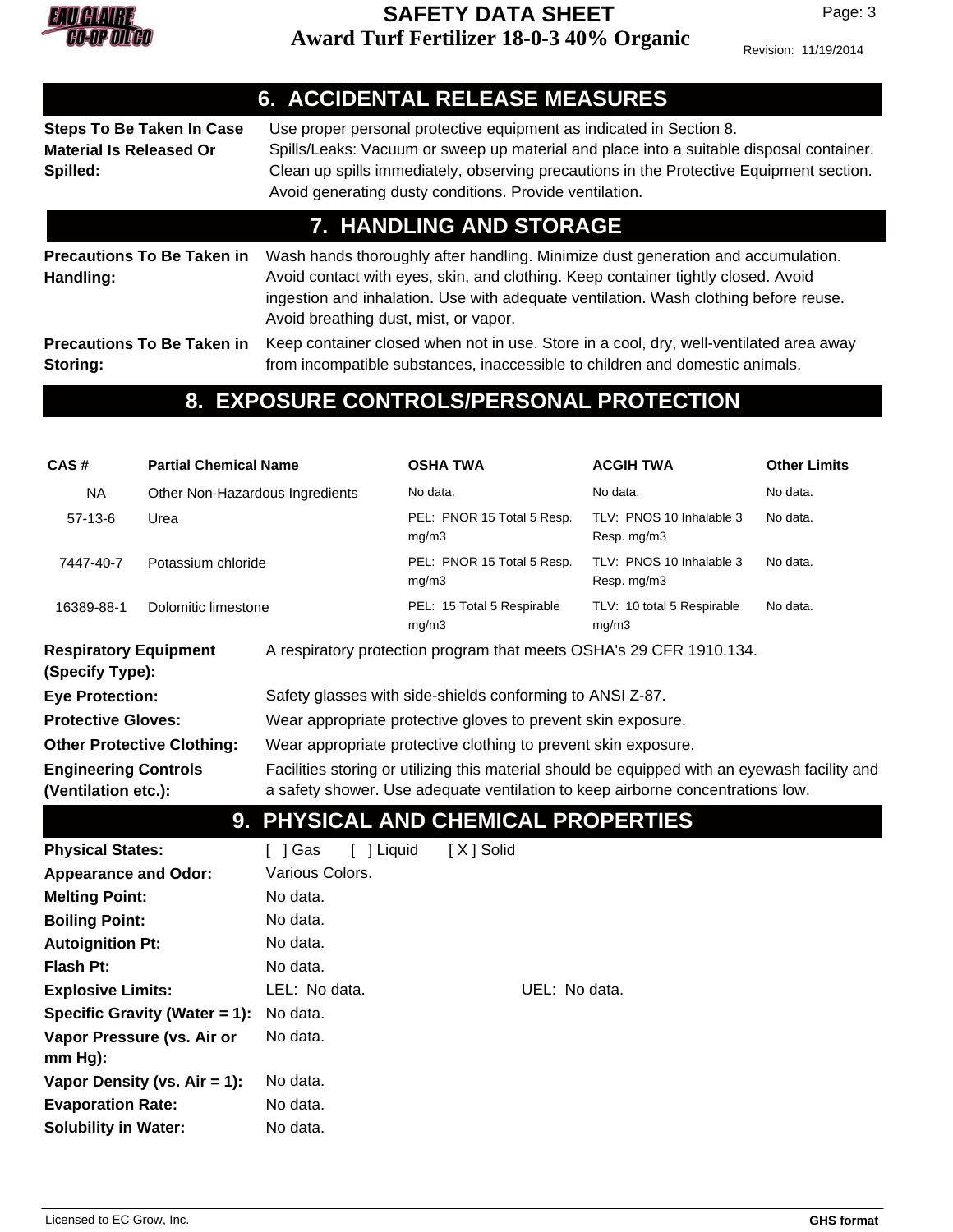

Revision: 11/19/2014

| No data.<br><b>Percent Volatile:</b>                                                                                                                        |                                   |                                                                                                                                                                                                                                                                                                                                                                                                                               |                                                                                                                                                                                          |             |              |             |
|-------------------------------------------------------------------------------------------------------------------------------------------------------------|-----------------------------------|-------------------------------------------------------------------------------------------------------------------------------------------------------------------------------------------------------------------------------------------------------------------------------------------------------------------------------------------------------------------------------------------------------------------------------|------------------------------------------------------------------------------------------------------------------------------------------------------------------------------------------|-------------|--------------|-------------|
|                                                                                                                                                             |                                   | <b>10. STABILITY AND REACTIVITY</b>                                                                                                                                                                                                                                                                                                                                                                                           |                                                                                                                                                                                          |             |              |             |
| <b>Stability:</b>                                                                                                                                           |                                   | Unstable [ ]<br>Stable [X]                                                                                                                                                                                                                                                                                                                                                                                                    |                                                                                                                                                                                          |             |              |             |
| <b>Conditions To Avoid -</b><br>dust generation, Incompatible materials.<br>Instability:                                                                    |                                   |                                                                                                                                                                                                                                                                                                                                                                                                                               |                                                                                                                                                                                          |             |              |             |
| Incompatibility - Materials To Strong bases, Strong oxidizing agents, DICHROMATES, liquid chlorine, nitrates,<br>permanganates, chromyl chloride.<br>Avoid: |                                   |                                                                                                                                                                                                                                                                                                                                                                                                                               |                                                                                                                                                                                          |             |              |             |
| <b>Byproducts:</b>                                                                                                                                          |                                   |                                                                                                                                                                                                                                                                                                                                                                                                                               | Hazardous Decomposition Or oxides of phosphorus, nitrogen oxides (NOx) and ammonia (NH3). oxides of sulfur,<br>Oxides of potassium, Carbon monoxide, oxides of nitrogen, Carbon dioxide. |             |              |             |
| Will not occur [X]<br><b>Possibility of Hazardous</b><br>Will occur $\lceil \quad \rceil$<br><b>Reactions:</b>                                              |                                   |                                                                                                                                                                                                                                                                                                                                                                                                                               |                                                                                                                                                                                          |             |              |             |
| <b>Conditions To Avoid -</b><br><b>Hazardous Reactions:</b>                                                                                                 |                                   | No data available.                                                                                                                                                                                                                                                                                                                                                                                                            |                                                                                                                                                                                          |             |              |             |
|                                                                                                                                                             |                                   | <b>11. TOXICOLOGICAL INFORMATION</b>                                                                                                                                                                                                                                                                                                                                                                                          |                                                                                                                                                                                          |             |              |             |
| <b>Toxicological Information:</b>                                                                                                                           |                                   | No data available.                                                                                                                                                                                                                                                                                                                                                                                                            |                                                                                                                                                                                          |             |              |             |
| <b>Carcinogenicity/Other</b><br>Information:                                                                                                                |                                   | OSHA: No component of this product present at levels greater than or equal to 0.1% is<br>identified as a carcinogen or potential carcinogen by OSHA. Additional studies are<br>needed to to determine whether the cell transforming activity of quartz is related to its<br>carcinogenic potential.                                                                                                                           |                                                                                                                                                                                          |             |              |             |
| CAS#                                                                                                                                                        |                                   | <b>Hazardous Components (Chemical Name)</b>                                                                                                                                                                                                                                                                                                                                                                                   | <b>NTP</b>                                                                                                                                                                               | <b>IARC</b> | <b>ACGIH</b> | <b>OSHA</b> |
| <b>NA</b>                                                                                                                                                   | Other Non-Hazardous Ingredients   |                                                                                                                                                                                                                                                                                                                                                                                                                               | n.a.                                                                                                                                                                                     | n.a.        | n.a.         | n.a.        |
| $57-13-6$                                                                                                                                                   | Urea                              |                                                                                                                                                                                                                                                                                                                                                                                                                               | n.a.                                                                                                                                                                                     | n.a.        | n.a.         | n.a.        |
| 7447-40-7                                                                                                                                                   | Potassium chloride                |                                                                                                                                                                                                                                                                                                                                                                                                                               | n.a.                                                                                                                                                                                     | n.a.        | n.a.         | n.a.        |
| 16389-88-1                                                                                                                                                  | Dolomitic limestone               |                                                                                                                                                                                                                                                                                                                                                                                                                               | n.a.                                                                                                                                                                                     | n.a.        | n.a.         | n.a.        |
|                                                                                                                                                             | <b>12. ECOLOGICAL INFORMATION</b> |                                                                                                                                                                                                                                                                                                                                                                                                                               |                                                                                                                                                                                          |             |              |             |
| <b>General Ecological</b><br>Information:                                                                                                                   |                                   | Environmental: No information available.<br>Physical: No information available.                                                                                                                                                                                                                                                                                                                                               |                                                                                                                                                                                          |             |              |             |
| <b>13. DISPOSAL CONSIDERATIONS</b>                                                                                                                          |                                   |                                                                                                                                                                                                                                                                                                                                                                                                                               |                                                                                                                                                                                          |             |              |             |
| <b>Waste Disposal Method:</b>                                                                                                                               |                                   | Chemical waste generators must determine whether a discarded chemical is classified<br>as a hazardous waste. US EPA guidelines for the classification determination are listed<br>in 40 CFR Parts 261. Additionally, waste generators must consult state and local<br>hazardous waste regulations to ensure complete and accurate classification.<br><b>RCRA P-Series: None listed.</b><br><b>RCRA U-Series: None listed.</b> |                                                                                                                                                                                          |             |              |             |